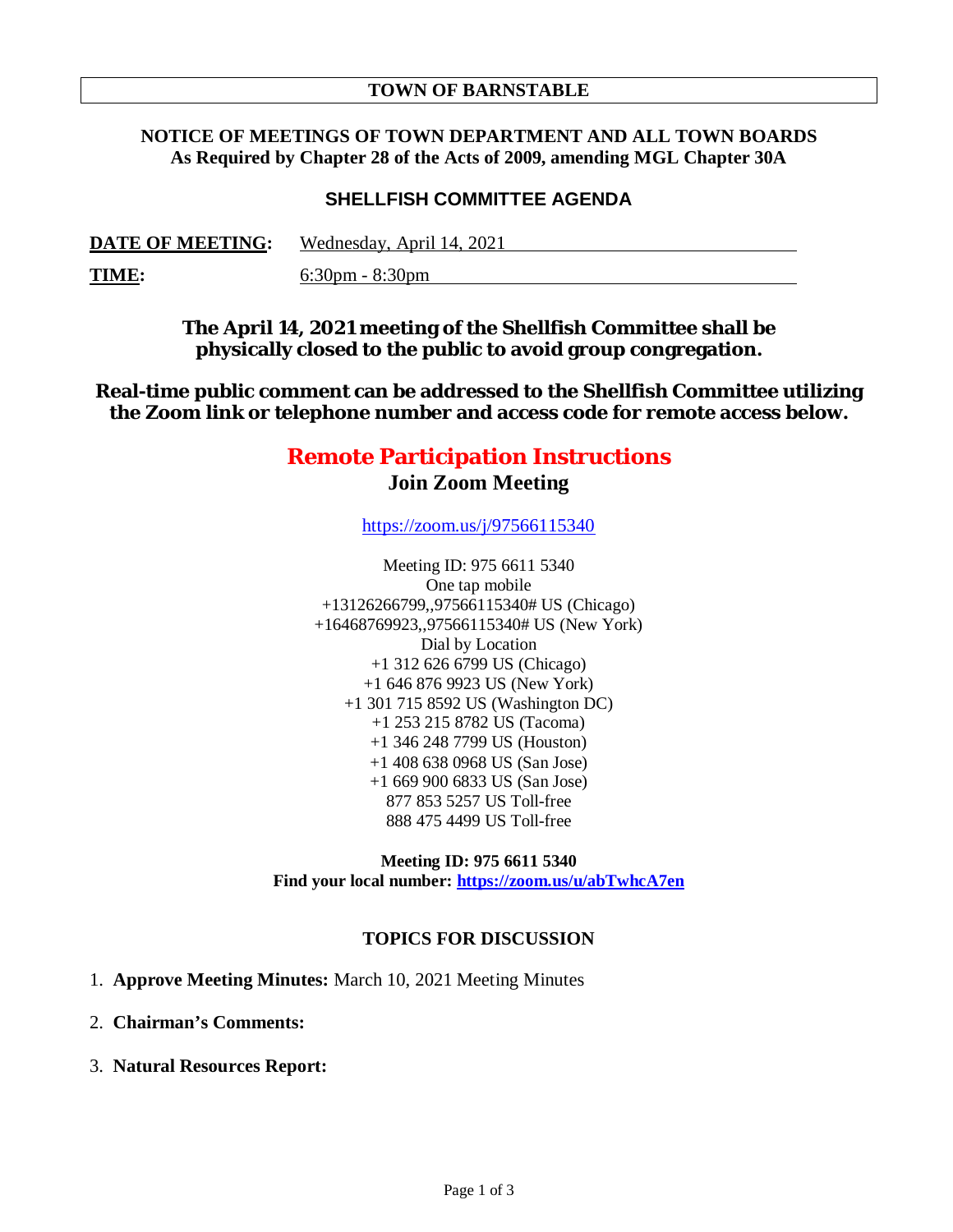# 4. **Status of pending NOI pier applications before the Conservation Commission:**

| A. | Applicant:                        | Raymond J. & Kristin S. Sexton                                                        |
|----|-----------------------------------|---------------------------------------------------------------------------------------|
|    | Project Location:                 | 573 Santuit Road, Cotuit, MA 02635                                                    |
|    | Representative:                   | John O'Dea, Sullivan Engineering & Consulting, Inc.                                   |
|    | Proposed Project:                 | To construct and maintain stairs, boardwalk, pier, ramp and float                     |
|    | <b>Conservation Hearing Date:</b> | 03/30/2021 6:30PM via Zoom                                                            |
| B. | Applicant:                        | James Dolce                                                                           |
|    | Project Location:                 | 501 Eel River Road, Osterville, MA 02655                                              |
|    | Representative:                   | Robert Braman, Braman Surveying and Associates, LLC                                   |
|    | Proposed Project:                 | Install an $8'x24'$ pile held float with a 3' 14' gangway off of an<br>existing pier. |
|    | <b>Conservation Hearing Date:</b> | 04/06/2021 at 4:30PM via Zoom                                                         |

### 5. **Upcoming (and Old) Renewal & Transfer Hearings:**

- A. Hearing for aquaculture renewal of the aquaculture license #16-02 (site ng039) in Barnstable Harbor for Douglas E. Crook, Jr, 11 Calvin Hamblin Road, Marstons Mills, MA 02648 for a period of 10 years. Public hearing to be held via Zoom, 04/06/2021 10:00AM.
- B. Hearing for the aquaculture renewal of aquaculture license #16-01 (site ng009) in Barnstable Harbor for Wayne R. Hayes, 37 Anthony Drive, Hyannis, MA 02601 for a period of 10 years. Public hearing to be held via Zoom. 4/20/2021 9:00AM.

#### 6. **New Business:**

A. General discussion and possible vote regarding moorings and their impact on shellfish habitat.

### 6. **Old Business:**

A. Proposed regulation changes pertaining to transfer of recreational permits and recreational permit suspensions: §1-5 and §407-71 for VOTE.

### 7. **Special Presentations: None.**

### 8. **Matters not reasonably anticipated by the Chair:**

**The list of matters, are those reasonably anticipated by the president/chair, which may be discussed at the meeting. Not all items listed may in fact be discussed and other items not listed may in fact be discussed and other items not listed may also be brought up for discussion to the extent permitted by law. It is possible that if it so votes, the committee may go into executive session.** 

PERSONS INTERESTED ARE ADVISED THAT IN THE EVENT THAT ANY MATTER TAKEN UP AT THE MEETING THAT REMAINS UNFINISHED AT THE CLOSE OF THE MEETING, IT MAY BE PUT OFF TO A CONTINUED SESSION OF THIS MEETING WITH PROPER POSTING.